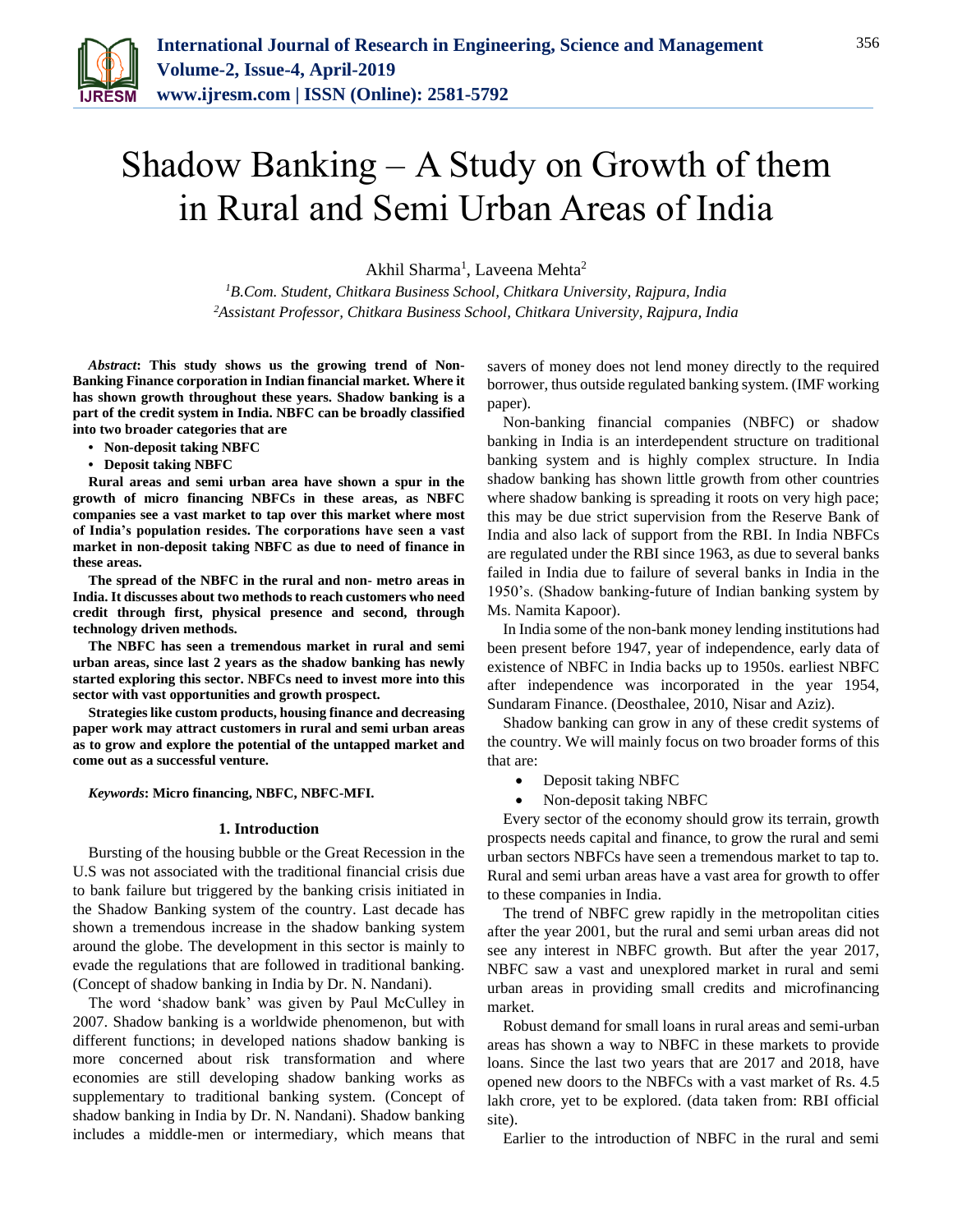

urban areas, people were more dependent over the traditional banking and unorganised lenders for money credits and small finances, as expansion of NBFC branches in these areas, and with attracting packages people are focusing over these corporations for small credit finances. But deposit taking NBFC does not have such a bigger scope in these areas till date, but can see a growth prospect in coming years.

 As the trend of borrowing is increasing in the rural and semi urban areas, people in these regions are shifting from unregularized sector to the regulated sector. Shadow banking or NBFC is showing a growth trend in rural and semi urban areas. (PWC).

 *Shadow banking: working and difference between traditional Banking*

Depositors mainly consisting of large corporations and Institutional investors wants a place to park the funds that are liquid in nature that give them opportunity with

- readily access to money
- higher rates of interest than banks
- spare them from problems in managing their money

Banks, investment banks and brokers are willingly here to provide this service in form of repo transaction. (Sunanda Sen)

The main difference between the traditional and Shadow banking are as follow:

(Growth of Shadow banking in India by Viral Acharya)

| Table 1                                               |                                    |
|-------------------------------------------------------|------------------------------------|
| Difference between the traditional and Shadow banking |                                    |
| <b>Traditional Banking</b>                            | <b>Shadow Banking</b>              |
| Commercial banks can create                           | Shadow banks cannot generate       |
| money which a depository bank                         | money as commercial banks          |
| can do                                                |                                    |
| Tight adherence to rules and                          | Lack of regulations in NBFC,       |
| regulations promotes transparency                     | transparency with relation to      |
| and ethical conduct.                                  | business operations is overlooked. |
| Banks generally raise funds from                      | Shadow banking mainly generate     |
| deposits through mobilization of                      | funds through market-based         |
| deposits from public.                                 | instruments, for e.g. Commercial   |
|                                                       | paper.                             |
| Government generally sure the                         | Unsecured liabilities of shadow    |
| liabilities to an extent.                             | banks.                             |
| Through distress period                               | NBFC don't enjoy such privileges   |
| commercial banks have access to                       | and have to defend themselves      |
| multiple resources like central                       | during the time of distress.       |
| bank of nation                                        |                                    |

## **2. Literature review**

*Pwc:* In the paper Non- banking Finance companies: the changing landscape, they discuss about the emergence of NBFC in the rural and semi urban areas. It also discusses about Micro Units Development and Refinance Agency Bank (MUDRA Bank) to finance the NBFC micro finance institution. *Bundesbank Deutsche:* contended that the growing activities of shadow banks might weaken the transmission of monetary policy measures via commercial banks (through interest rate and bank credit channel), but, on the contrary, the asset prices channel may become effective in the monetary policy transmission process. An expansionary monetary policy might fuel asset prices, which, in turn, might increase the leverage of the shadow banks, expand their balance sheets, reduce their risk premium and thereby increase lending to non-financial sector and finally the level of real activity. Acharya V. Viral: we study the determinants of the growth of those non-deposit taking nonbank financial corporations (NBFCs) which are regarded by the Reserve Bank of India as being systemically important and have grown substantially in India over the past decade.

*Sunanda Sen:* Paper studied the meaning of shadow banking in India, it clarifies the meaning of shadow banking and how it is different from traditional banking system. Further we study about the Non-Banking Financial sector in India.

*Kapoor Namita:* This study shows us the growing trend of Non-Banking Finance corporation in Indian financial market. Where it has shown growth throughout these years. Shadow banking is a part of the credit system in India. NBFC can be broadly classified into two broader categories that are Nondeposit taking NBFC and Deposit taking NBFC.

*Advait Rao Palepu (2018)* In his paper "Low operating expense, high yields to help NBFCs' grow their rural books" Mr. Palepu discusses about the significant increase in the NBFCs in the rural areas, through his paper he shows the less cost model for vast growth for NBFC in Indian rural markets. FC Bureau (2018) In the paper "to boost NBFCs spread wings growth", it discusses about the spread of the NBFC in the rural and non- metro areas in India. It discusses about two methods to reach customers who need credit through first, physical presence and second, through technology driven methods.

*Akanksha Goel* in her paper "GROWTH PROSPECTS OF NBFC IN INDIA", she discusses about the growth prospect of NBFC in India and also in the rural region and problem it faced in growing through these years, and it also includes the HDFC as a NBFC.

*Shollapur M.R* in "The Indian Journal of Commerce", it discusses the importance of the NBFCs in building up the current day financial system of India, paper also discusses about the financing of NBFCs to the big and as well as small corporates. It also discusses about the monitoring of new opportunities for NBFC.

*L M Bhole* in his book, he discusses about the meaning of NBFC and tried defining it, he also discusses about the importance of NBFC with the importance of it in providing individual and corporate loans to enhance the economy.

*Dr. Nandini N. (2014)* The paper studies the pros and cons of shadow banking in India, the paper also discusses about the non-banking financial corporations in India.

*E. N. Murty* The paper discusses about the working and capital providing of DBS Chula, M&M Finance, Sundaram Finance Sri Ram Transport Finance etc. In the paper, it discusses about the future growth avenues for these NBFCs in the financial market.

*R.M Srivastava & Divya Nigam:* In the book author discusses about the financial system and current trend with the money market and the financial market. It also discusses about the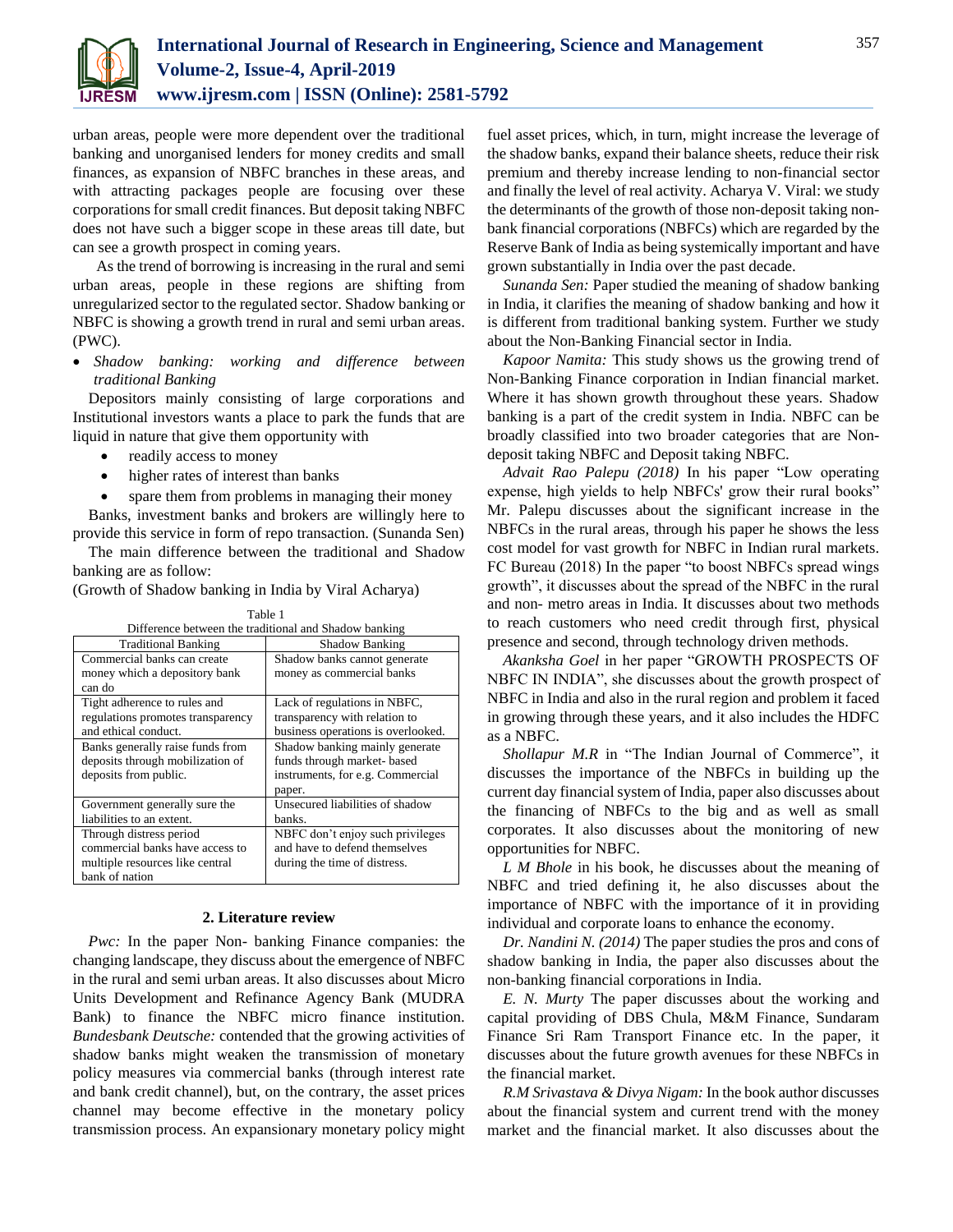

enhancing of the NBFC market in the semi urban area.

*Shashi K. Gupta, Nisha Gupta & Neeti Gupta* The authors discuss about the Importance of NBFCs in monetary market as the intermediary between the money market and the investors. They are appreciated as they take quick decision making as well as the risk-taking ability with customer centric products.

*K.C Shekhar & Lakshmy Shekhar* In his book he discusses about the increasing trend of NBFC in India after 1990, it also discusses about the intermediary function of NBFC in financial market and how has it given an expansion to the sector with its ability of quick decision making, risking taking nature and custom products provided to its customers.

*Priya Basu and Pradeep Srivastava* in their paper "Exploring Possibilities: Microfinance and Rural Credit Access for the Poor in India", they discuss about the possibilities NBFCs and micro financing companies have in the rural terrain.

*Sonu Garg, Dr. Parul Agarwal:* In their paper "Financial Inclusion in India – a Review of Initiatives and Achievements" discusses about the financial stability of the country and importance of finance sector in economy. The paper also discusses about the cost-effective finances provided by the NBFCs.

*Anil k khandewal:* in his paper "Microfinance development strategy for India" he discusses about the constraints of the banking sector and how micro-financing institutes have grown upon it seeing the opportunity in the financial market.

*N. Tejmani Singh:* in the paper "Micro Finance Practices in India: An Overview" he discusses about the growth of micro financing companies, with main aim in increasing the income level and living standards.

*Tara S. Nair:* in their paper she discusses about the growth of micro financing companies, the constraints of the banking sector and how micro-financing institutes have grown upon it seeing the opportunity in the financial market.

## **3. Scope of the study**

To analyse the trend of shadow banking in rural and semi urban areas, this research paper deals with the analysis of the trends that NBFCs are following in the rural and semi urban areas of district of kullu, Himachal Pradesh and how they can grow in this market.

#### **4. Objective**

- To observe the meaning of shadow banking in India, it clarifies the meaning of shadow banking and how it is different from traditional banking system. Further we study about the Non-Banking Financial sector in India.
- To analyse the trend of growth of NBFCs in rural and semi urban area in district of kullu, Himachal Pradesh.
- Measures it can take for the growth of NBFCs in these markets.

#### **5. Research methodology**

*Research design*

- Descriptive in nature.
- *Tools and techniques used:*
	- Statistical Tools
		- o Data Collection
		- o Tables

*Data collection techniques:*

- Self-study
- **Observations**
- Analysis

#### **6. Data source**

For the research paper primary data is analysed to make the conclusions. Where the primary data is taken from studying the rural and semi urban areas in district of kullu, Himachal Pradesh.

Primary data is collected through surveys and questionnaire. As to collect first hand data through filling of the google docx. 100 respondents were recorded to complete this survey and were analysed.

#### **7. Analysis of data**

When respondents were surveyed over the NBFC and its growth in rural areas and semi urban area of dist. Kullu, H.P, following data was collected from the respondents:

#### *A. Awareness level over NBFC*

The term NBFC is not so popular in the rural areas and semi urban areas, as people are not so aware about the term, as 52% of total respondents voted negatively over knowing the term in general. But when asked about the term 'micro financing institute' people voted positively (54%) over knowing the term, as people are more aware about the microfinancing institutes than the non-banking finance corporation. When respondents were asked about the institutes like 'Bajaj Finance limited, Mahindra and Mahindra Finance and Muthoot Finance', 91% voted positively about knowing these institutes and told that they knew about these institute through tv advertisement, word of mouth and door to door selling/promotion through agents.

#### *B. Services awareness of public*

The respondents were asked about the awareness of the products or services provided by the NBFC that are advancing loan and depositing money, People responded that 42% were aware about the loan and financing facility provided by them, on the other hand mere 11% knew about the depositing money function and 47% were completely unaware about both these functions of NBFCs.

#### *C. Comparison of service of NBFC with schedule bank*

When comparison is drawn between the commercial banks and NBFC over the customer satisfaction and service quality people found scheduled commercial banks service better than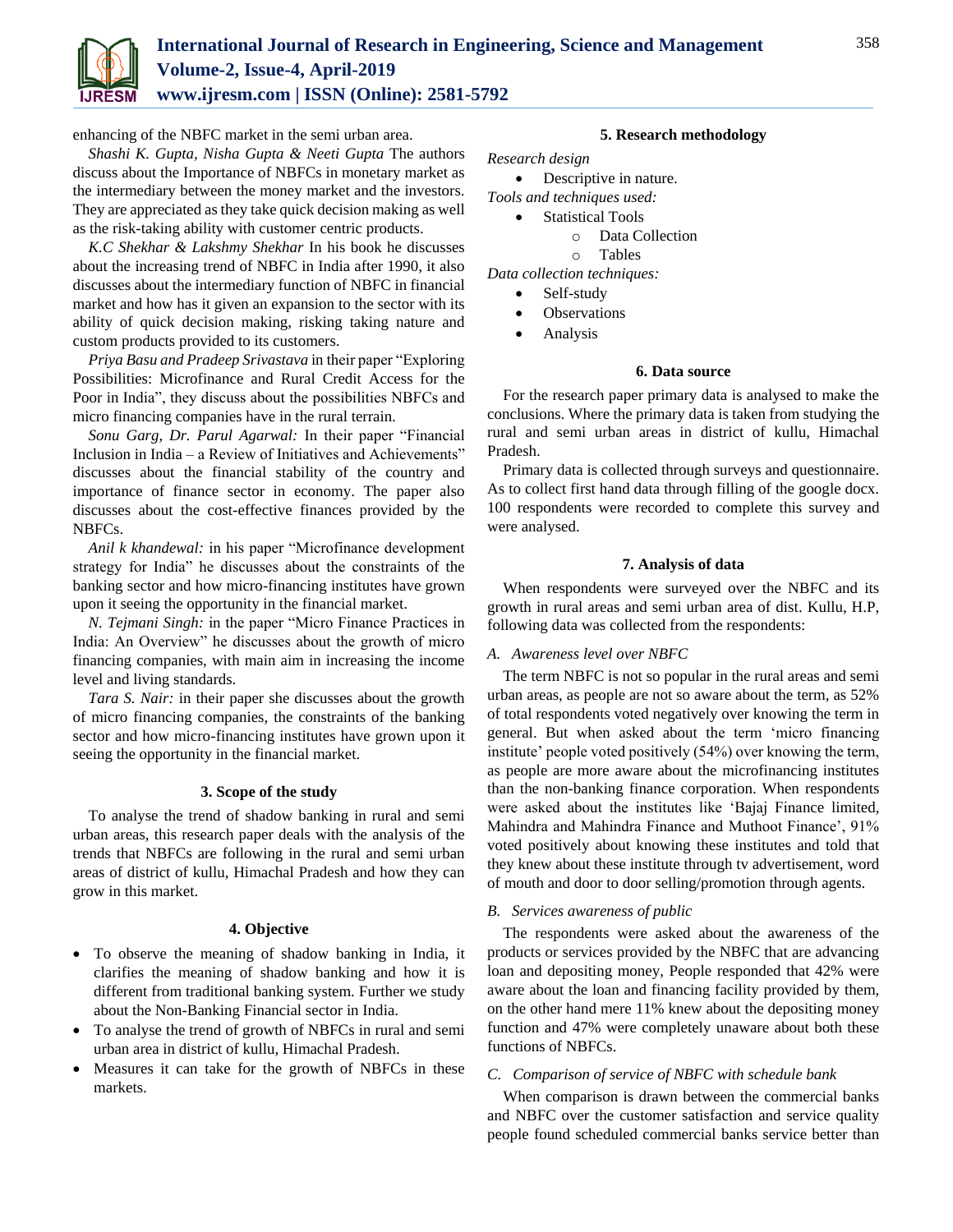

the NBFC as 87% voted over the commercial banks and only 33% were happy with services provided by the NBFC.

People when asked to rate the service of NBFC on a scale of 10, 7%voted for 1, 0% over 2, 9% for 3, 4% for 4, 14% for 5, 18% over 6, 22% over 7, 18%over 8, 3%for 9 and 8% voted for 10 over the scale.

How will you rate the service of Bajaj Finance limited, Mahindra and Mahindra Finance and Muthoot Finance...ncing company on following scale?



Fig. 1. Chart-1 (Responses)

## **8. Interpretation**

NBFCs for these years could not step in to the rural market because of the following reasons, that are:

- 1. Lack of trust: people in rural and semi urban areas do not trust new entities easily, so making people trust over their company was hard for NBFCs and the micro financing companies.
- 2. The second is the low access of NBFC to generate capital at lower rates for expansion and growth purposes as they are very risky avenue to raise funds for.

*Strategies that can be implemented to grow NBFCs in rural and semi urban area:*

So, here are some of the strategies that NBFCs can follow to grow in the rural and semi urban market, where potential for growth is very high:

 *Customer centric products:* Micro financing companies registered with NBFCs are looking for agriculture equipment funding, as rural population is mostly engaged in agriculture sector. Shriram transport has also started a different vertical for far equipment's and plan to disburse Rs.5000 crore in next two years to fund the venture as to expand market in rural and semi urban areas.

L&T finance, which focuses on infrastructure finance, has launched products with a view of Pradhan Mantri Gram Sadak Yojana (PMGSY), to target the entrepreneurs who need funding for small equipment's.

Magma Fincorp has 70% operation in rural area and semi urban area, is looking to start funding the tractors, commercial vehicles and funds to small and medium and small enterprises.

 *Physical presence:* key factor for growth of NBFCs in rural and semi urban area is through opening physical branches, as people living there are more comfortable in visiting physical branches as it gives them sense of trust to take their products or bundle of products. The companies should promote them in native languages and big hoardings to

attract people.

- *Social media presence:* as increasing trend of social media platforms NBFCs should provide products through technology as well as techniques to monitor their funds through their phones. As this will give them edge in semiurban areas.
- *Focus over medium and small enterprises:* as 45% of manufacturing units are under SMEs, but SMEs lack fund for their operations, working capital as equity market venture capital closed their doors for these enterprises. As NBFCs has come to rescue while providing loans to enterprises as well as innovative funds are also provided like second hand vehicle financing, three-wheeler financing and etc.
- *Micro financing:* many of the micro financing institutes are registered with RBI as the NBFC-MFI, providing loans to the poor rural people as which generates opportunity for growth for rural people generating employment with national growth. This has an opportunity to fill the gap that has between the private lenders and banks has created and explore this segment of market.
- *Housing finance:* targeting the people who earn around 6000-12000 providing them housing finance, people find it difficult borrow money from commercial banks. Also relaxing the documentation may attract customers towards NBFCs. As flexible documentation makes it easy to avail the services of getting loan and on other hands taking loan from banks is heavily documented task making people disinterested.

## **9. Conclusion**

From the following study we reach to the conclusion that semi urban area and rural area, people trust commercial banks over the NBFCs. There is a vast market in the rural and semi urban area. In current scenario people want to access the services of the NBFCs and microfinancing companies for advancing loans because of their attractive plans but less people are interested over the deposit taking NBFC.

# **10. Future scope and limitations**

# *A. Future scope*

The study can be expanded to large geographical area as well as the larger sample of population can be surveyed.

# *B. Limitations*

- Language of base papers: language used in research papers are highly technical and difficult to understand.
- Primary data collection: the primary data collected may result to fall result if the responded was not full heartedly involved in filling questionnaire and may have provided misleading data.
- Area of primary research: the area covered under the research is only in dist. of kullu and further more areas can